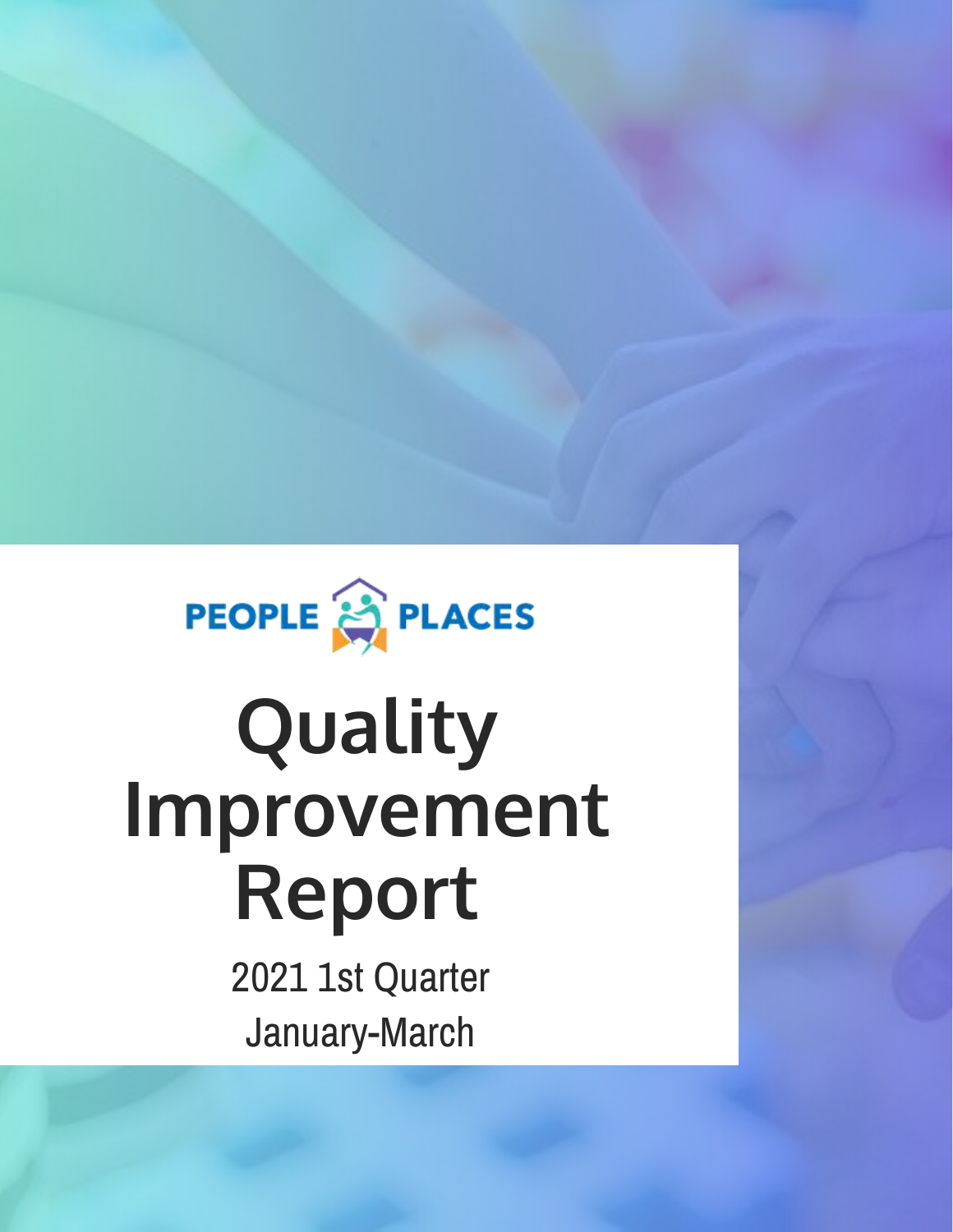### **Current Data Collection Schedule**

 $\overline{\phantom{a}}$ 

| <b>Target</b><br><b>Group</b>         | <b>Frequency</b> | <b>Collection</b><br><b>Schedule</b> | <b>Data Collected</b>                                                     | <b>Tool(s) Used</b>                                       | <b>Analysis</b><br><b>Schedule</b> | <b>Reporting on This</b><br><b>Quarter?</b> |
|---------------------------------------|------------------|--------------------------------------|---------------------------------------------------------------------------|-----------------------------------------------------------|------------------------------------|---------------------------------------------|
| <b>All Clients</b>                    | Annually         | Jan/Feb                              | Satisfaction/Impact                                                       | <b>Client Satisfaction</b><br><b>Surveys</b>              | Annually                           | <b>Yes</b>                                  |
| All clients                           | Ongoing          | Ongoing                              | Number of individuals<br>served- STRATEGIC GOAL                           | FF/Dashboard                                              | <b>Bi-Annually</b>                 | No-2nd Quarter Report<br>4th Quarter Report |
| <b>TFC clients</b>                    | Ongoing          | Ongoing                              | Resilience                                                                | <b>CANS Assessment</b>                                    | <b>Bi-Annually</b>                 | No-2nd Quarter Report<br>4th Quarter Report |
| <b>TFC Clients</b>                    | Ongoing          | Ongoing                              | % Discharged to LRE-<br>STRATEGIC GOAL                                    | FF/Dashboard                                              | <b>Bi-Annually</b>                 | No-2nd Quarter Report<br>4th Quarter Report |
| <b>TFC Referrals</b>                  | Ongoing          | Ongoing                              | % of referrals matched-<br><b>BOLD GOAL</b>                               | FF/Dashboard                                              | <b>B-Annually</b>                  | No-2nd Quarter Report<br>4th Quarter Report |
| Mentoring<br>Clients                  | Annually         | Jan/Feb                              | Can you talk with mentor<br>about important things?                       | Incorporated into<br><b>Client Satisfaction</b><br>Survey | Annually                           | <b>Yes</b>                                  |
| Family<br>Mentoring<br><b>Clients</b> | Ongoing          | Ongoing                              | % of children not entering<br><b>Foster Care-STRATEGIC</b><br><b>GOAL</b> | Program<br>Spreadsheet                                    | <b>B-Annually</b>                  | No-2nd Quarter Report<br>4th Quarter Report |
| Community<br><b>Based</b><br>Programs | Ongoing          | Ongoing                              | <b>Prevention hours</b><br>delivered-BOLD GOAL                            | FF/Dashboard                                              | <b>B-Annually</b>                  | No-2nd Quarter Report<br>4th Quarter Report |
| <b>PST</b><br>Participants            | Ongoing          | Ongoing                              | Would recommend to<br>friend or<br>family/Improvement<br>suggestions      | <b>PST Post-Training</b><br><b>Survey</b>                 | <b>Bi-Annually</b>                 | No-2nd Quarter Report<br>4th Quarter Report |
| Teaching<br>Parents<br>Closing        | Ongoing          | Ongoing                              | Reasons for closure,<br>satisfaction with agency<br>support               | TP Closure Survey                                         | Quarterly                          | No-3rd Quarter Report                       |
| <b>Teaching</b><br><b>Parents</b>     | Ongoing          | Ongoing                              | # of TP recruited/certified-<br><b>BOLD GOAL</b>                          | FF/Dashboard                                              | <b>Bi-Annually</b>                 | No-2nd Quarter Report<br>4th Quarter Report |
| Teaching<br>Parents                   | 2x per year      | March/September                      | Satisfaction                                                              | <b>TP Satisfaction</b><br>Survey                          | <b>Bi-Annually</b>                 | No-2nd Quarter Report<br>4th Quarter Report |
| <b>Customers</b><br>(DSS)             | Ongoing          | At the point of case<br>closure      | Satisfaction/Referral<br>Likelihood                                       | <b>Customer</b><br><b>Satisfaction Survey</b>             | <b>Bi-Annually</b>                 | <b>Yes</b>                                  |
| Staff                                 | Annually         | August                               | Satisfaction/Engagement                                                   | <b>Staff Satisfaction</b><br>Survey                       | Annually                           | No-4th Quarter Report                       |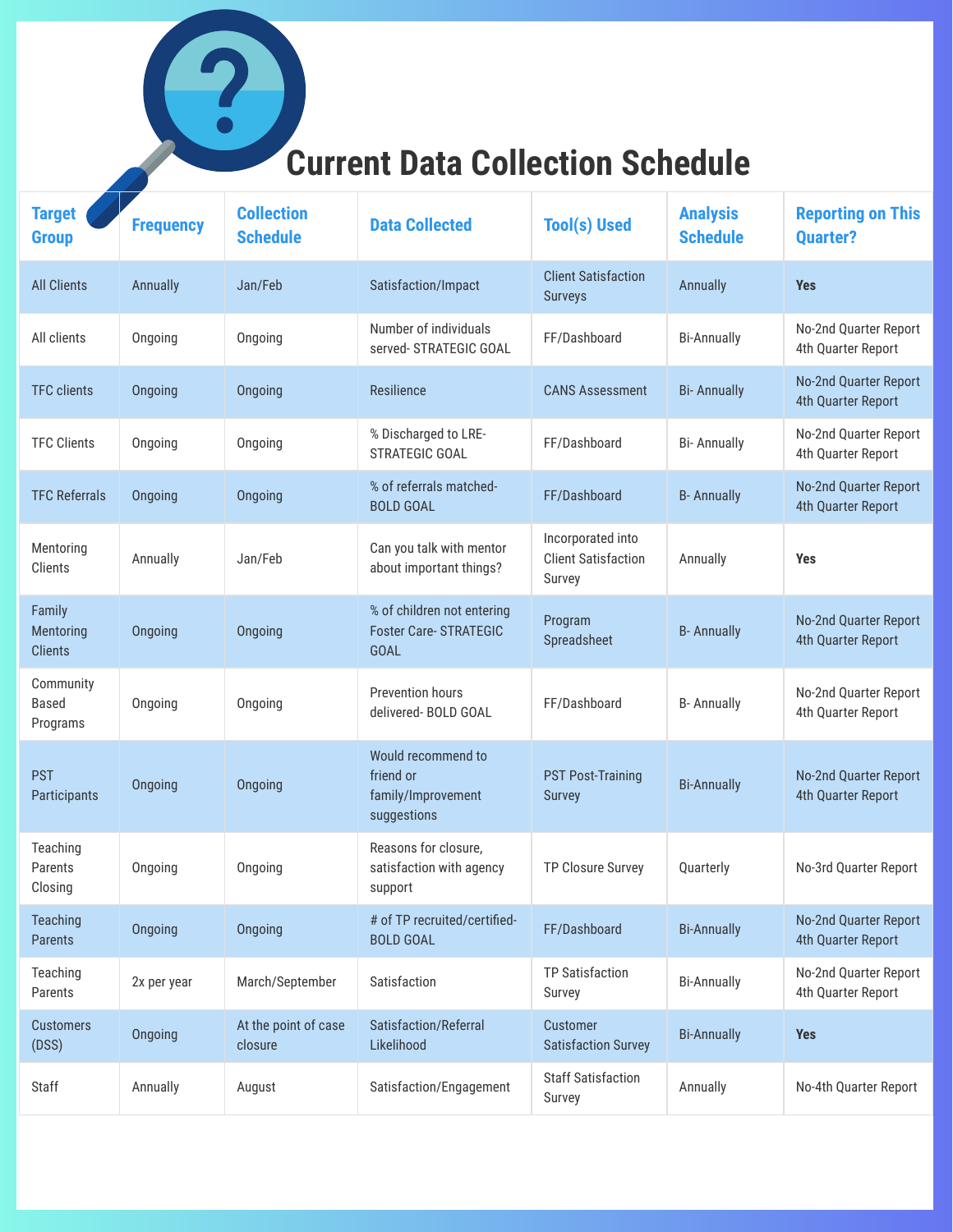## **Client Satisfaction Survey Results 2021 Foster Care\***





\*Survey results received from 21 respondents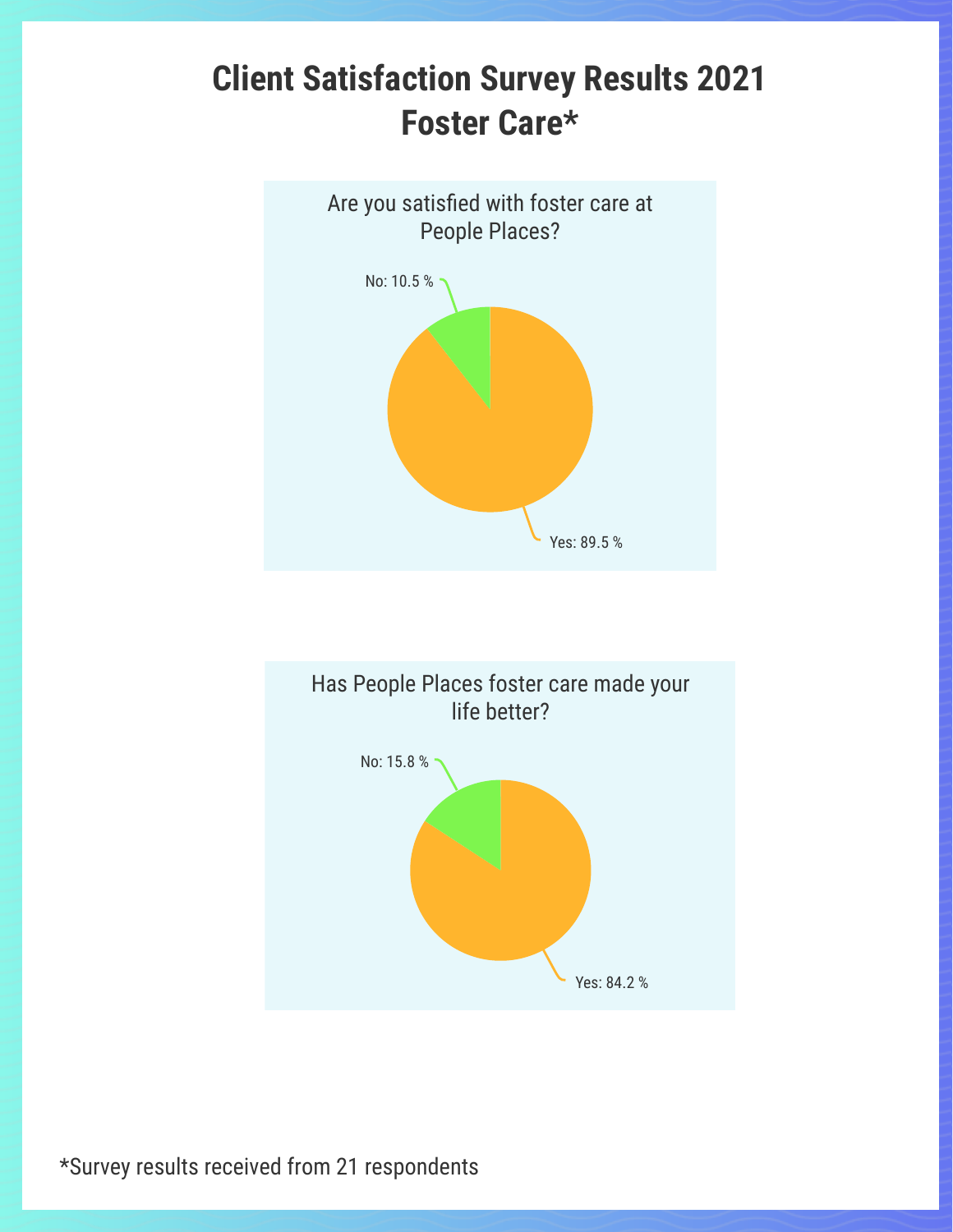| What do you like about People Places<br>foster care?                    | What would make People Places foster care<br>better?                                                                                                     |
|-------------------------------------------------------------------------|----------------------------------------------------------------------------------------------------------------------------------------------------------|
| "That they give you good foster families that love you."                | "I can't think of anything."                                                                                                                             |
| I like that they took me away from my old home."                        | "IDK I like it just the way it is."                                                                                                                      |
| "They are nice."                                                        | "Seeing my sisters and mom and dad."                                                                                                                     |
| "I get a way better family."                                            | "All of this is making it better. I would like to see my Mom and Dad."                                                                                   |
| "Making sure you go to the right parents."                              | "If I had a stuffed animal."                                                                                                                             |
| "Because we (me and FC) talk"                                           | "Let me be less grounded. (Staff Name) come more often. Better<br>allowance than \$10, since I'm 9. Let us get 1 toy for free at Target<br>every month." |
| "People listen when I have a problem"                                   | "Have in the middle face for first two questions. That would be my<br>answer."                                                                           |
| "I liked the group."                                                    | "Get rid of social worker checking on you all the time."                                                                                                 |
| "everything!! (LOL)"                                                    | "I think it's okay right now."                                                                                                                           |
| "it's good"                                                             | "FC and DSS would see me more often."                                                                                                                    |
| "I met nice people"                                                     | "If you didn't have so many people at the office."                                                                                                       |
| "I change my life"                                                      | "If we could get to see mommy every day."                                                                                                                |
| "You all are understanding."                                            | "Make Covid go away."                                                                                                                                    |
| "To play."                                                              |                                                                                                                                                          |
| "They take care of me."                                                 |                                                                                                                                                          |
| "That people take care of me."                                          |                                                                                                                                                          |
| "Nothing."                                                              |                                                                                                                                                          |
| "I like some of the new people I meet."                                 |                                                                                                                                                          |
| "They are always nice. They make sure you have everything<br>you need." |                                                                                                                                                          |
| "I like my social worker."                                              |                                                                                                                                                          |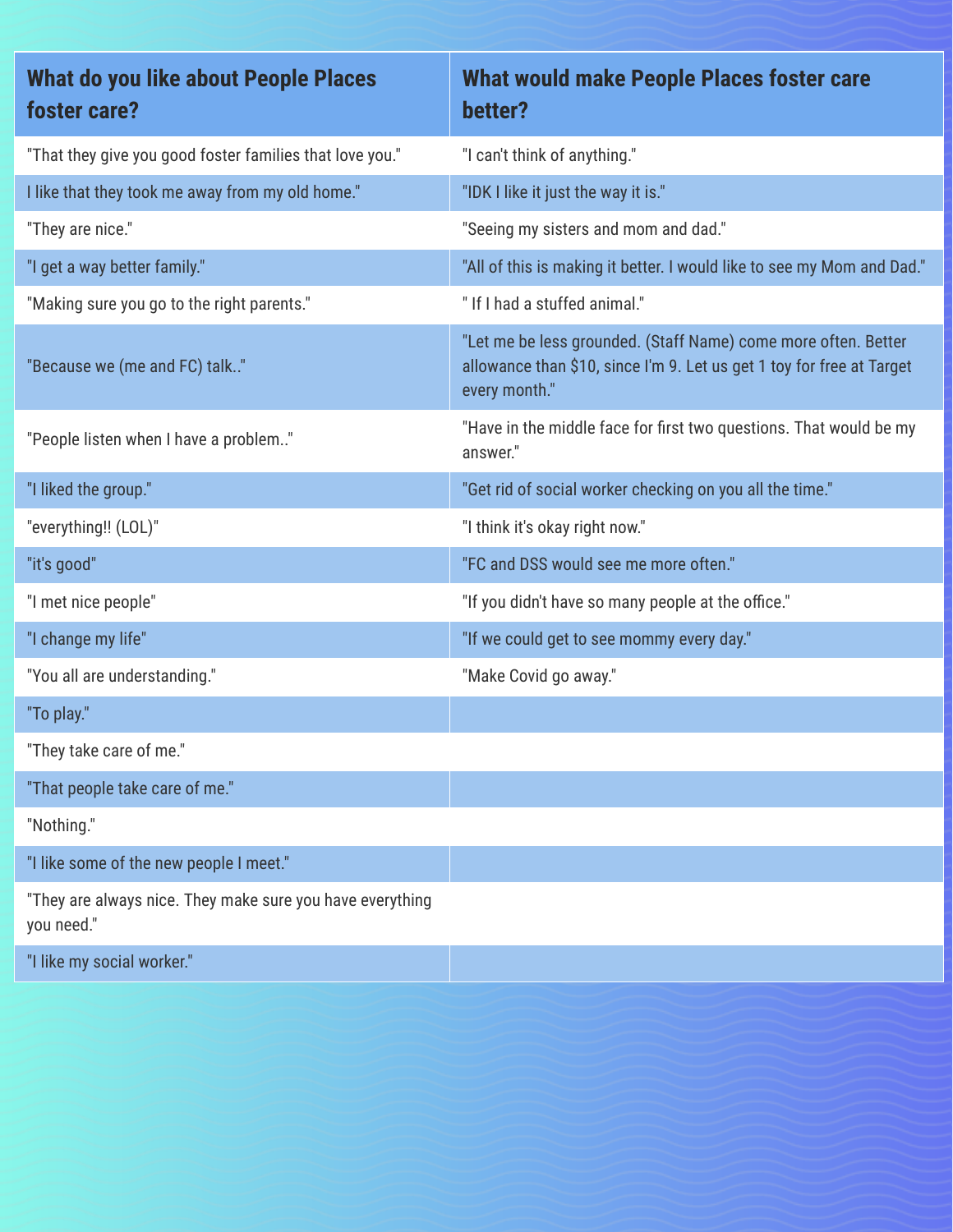## **Client Satisfaction Survey Results 2021 Family Mentoring\***





\*Survey results received from 16 respondents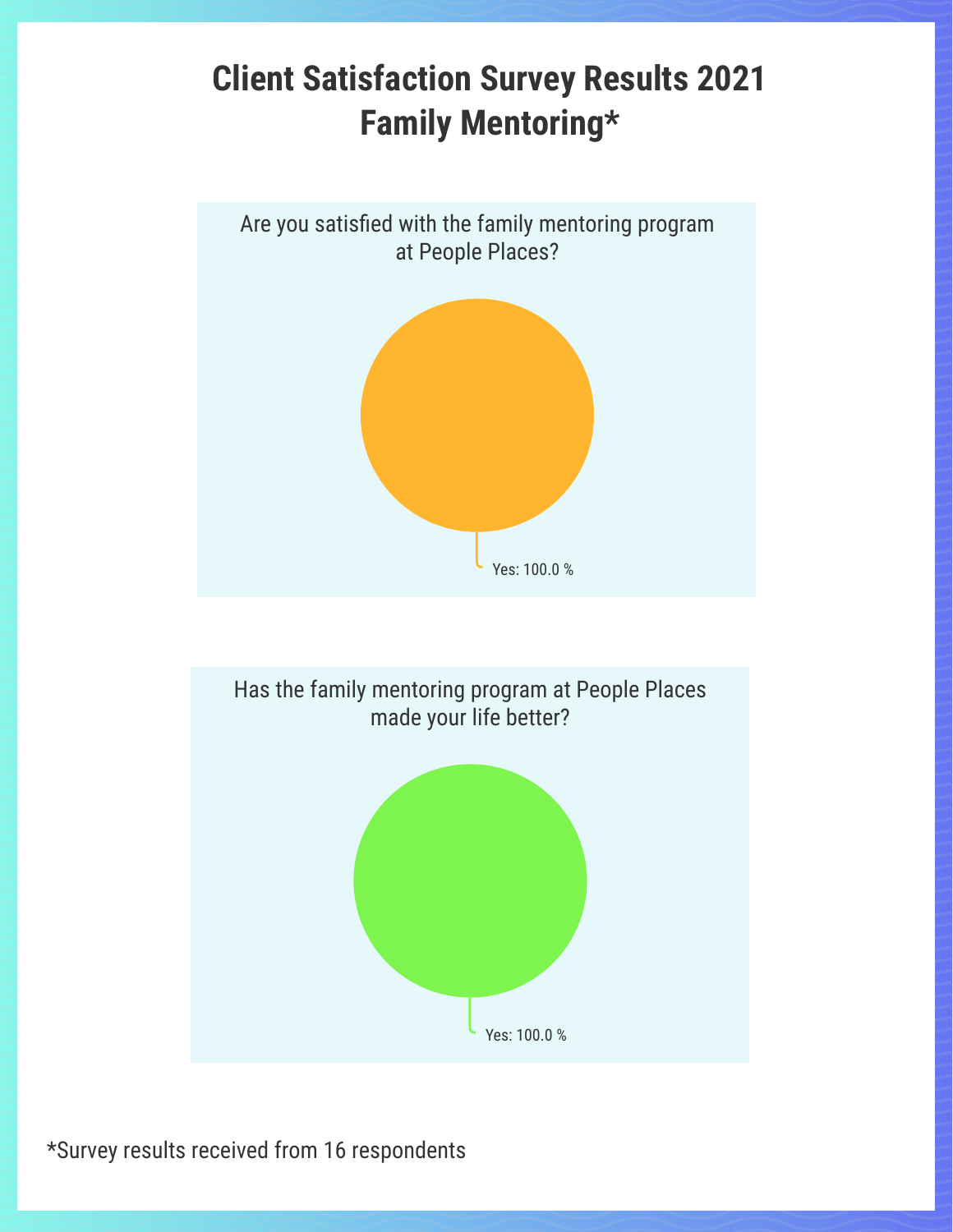| What do you like about the family mentoring program at<br><b>People Places?</b>                                                                                                                                             | What would make the<br>family mentoring program<br>at People Places better? |
|-----------------------------------------------------------------------------------------------------------------------------------------------------------------------------------------------------------------------------|-----------------------------------------------------------------------------|
| "I love them. they are here for me, helping me and caring for me and my<br>children."                                                                                                                                       | "Nothing it's perfect to me!!:)"                                            |
| "Has me thinking more about life and what I need to do with my son,<br>spending more time with him."                                                                                                                        | "probably spend more time"                                                  |
| "The interaction, parenting education and i down to earth person to relate to."                                                                                                                                             | "It's pretty good so far."                                                  |
| "I get to experience new and interesting things."                                                                                                                                                                           | "Them not having soo many rules to<br>follow"                               |
| "The feeling of it not just being another person in your home telling what to<br>do but that it feels more like friends or family."                                                                                         | "Them not having soo many rules to<br>follow."                              |
| "I love the fact that (worker's name) cares genuinely works very hard to<br>please take care of me and my needs with my hectic life. she never makes<br>you feel like your being burden and will always make time for you." | "funding maybe for clients to do<br>things with their mentor"               |
| "The people who are trying to help me."                                                                                                                                                                                     | "Nothing that I can think of."                                              |
| "That they have in home services."                                                                                                                                                                                          | "Nothing this program is already<br>great."                                 |
| "The fact that my family mentor was always there for me and helped me so<br>much."                                                                                                                                          | "Nothing we all love (worker's<br>name) and everything she does."           |
| "They give me good ideas and plans to get things done. The lady I work with<br>is awesome."                                                                                                                                 | "I really believe they are doing the<br>best they can."                     |
| "I think this program is a great because it gives parents the tools to become<br>better parents"                                                                                                                            |                                                                             |
| "I like (worker's name) because she cares about me and my kids. She has<br>worked hard with me and has only wanted the best for us."                                                                                        |                                                                             |
| "I like having an outside person help us as a family. Having someone asking<br>questions that we don't think to think about to be better parents and have<br>better relationships."                                         |                                                                             |
| "I really feel like they care and it's not just a job."                                                                                                                                                                     |                                                                             |
| "(Worker's name) is the BEST worker she goes over and beyond to help my<br>family she have put us back on the road to success I Love her so much and<br>so grateful to have her in my Life !!!"                             |                                                                             |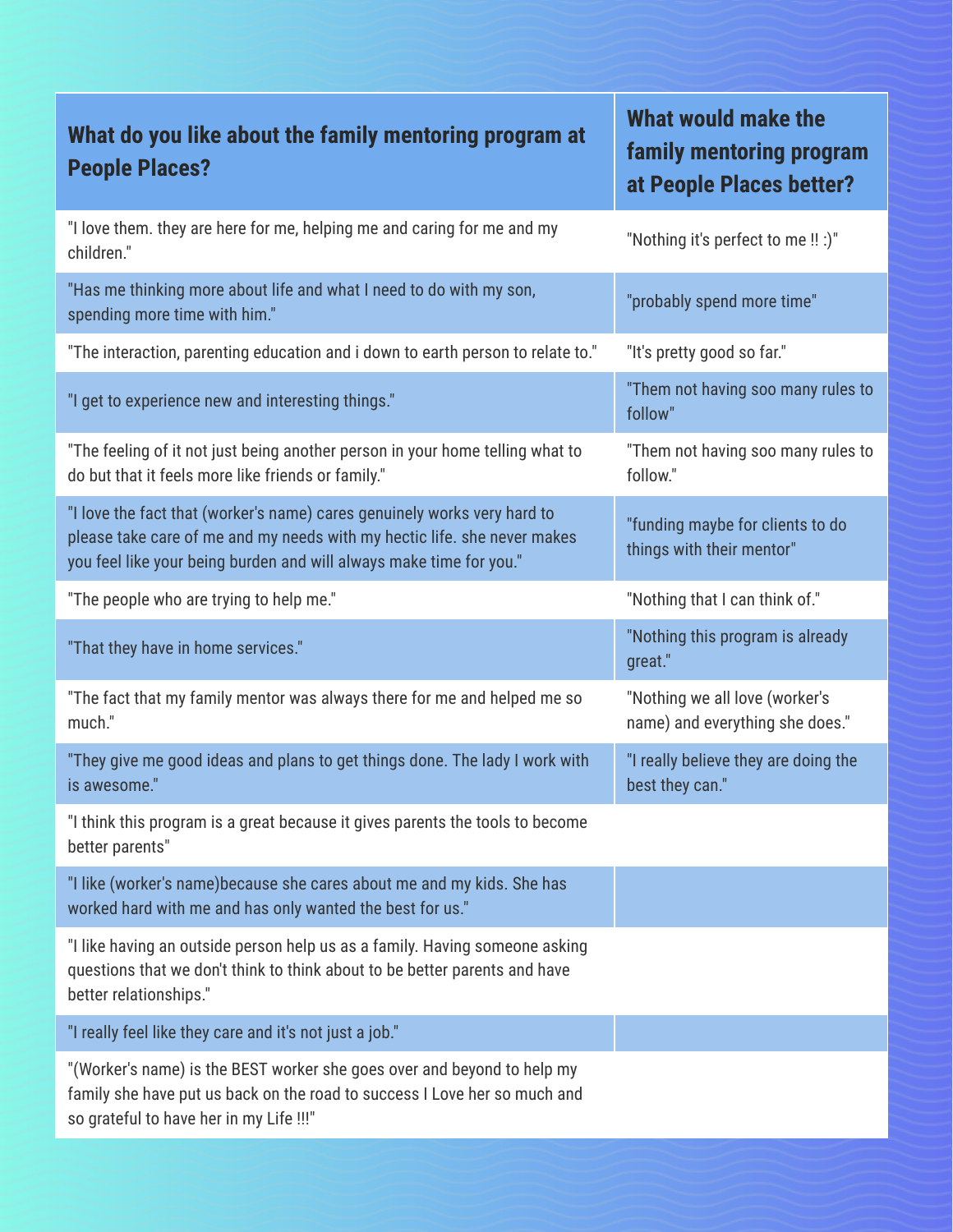## **Client Satisfaction Survey Results 2021 Mentoring\***



\*Survey results received from 16 respondents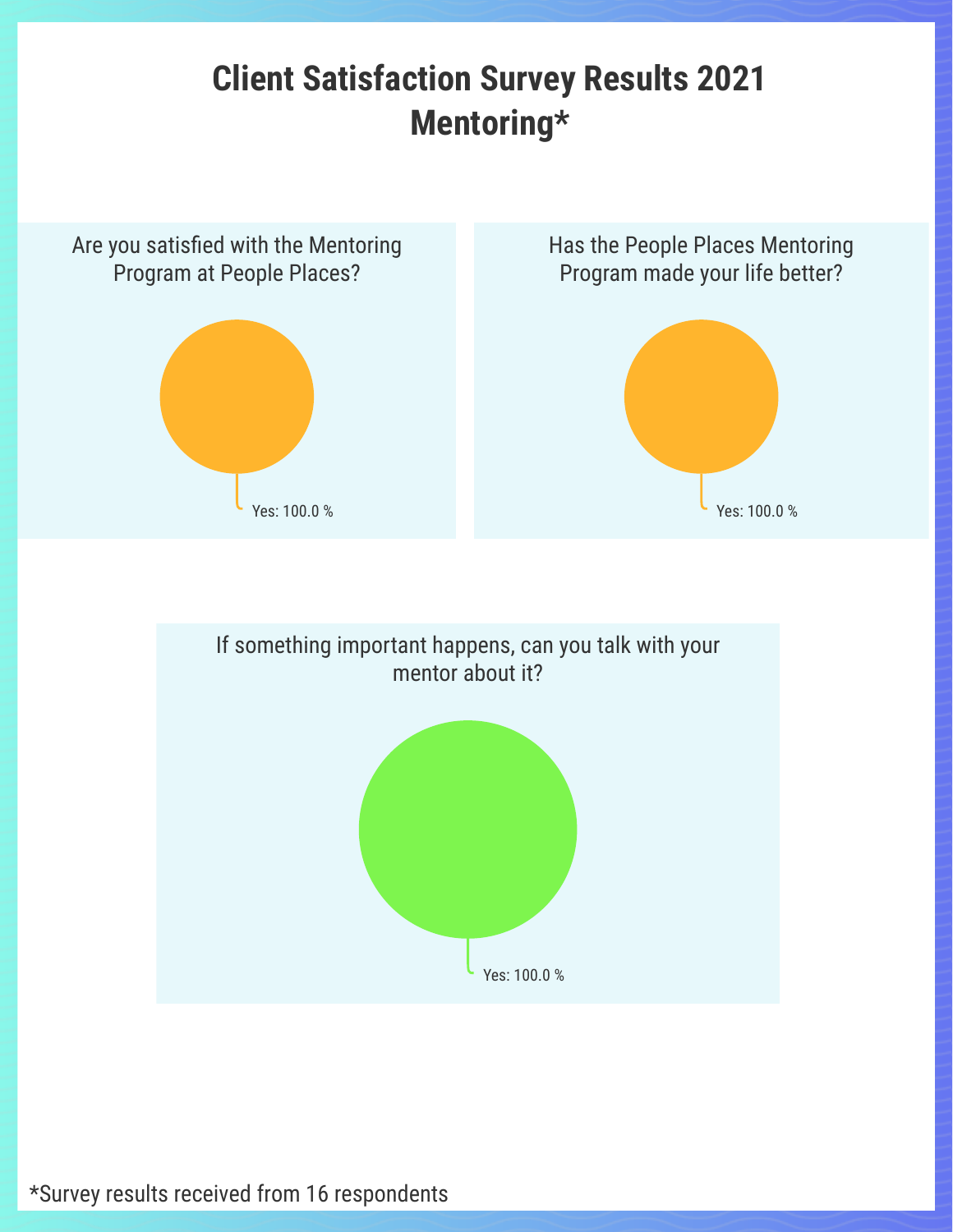| What do you like about the People<br><b>Places Mentoring Program?</b>                     | <b>What would make the People Places</b><br><b>Mentoring Program better?</b>                         |
|-------------------------------------------------------------------------------------------|------------------------------------------------------------------------------------------------------|
| "Going places!"                                                                           | "I don't have anything specific that would make the<br>program. Maybe seeing mentor more regularly." |
| "Advice they give"                                                                        | "Being able to go inside the People Places building would<br>be nice."                               |
| "Getting out of the house, having someone to talk<br>to."                                 | "Nothing it's absolutely perfect"                                                                    |
| "She is always goofy, ready to listen, and is more<br>of a best friend than a tutor."     | "Nothing it's fine as is"                                                                            |
| "I have someone to rely on to make my life better."                                       | "I like it just the way it is."                                                                      |
| "I think it's affective and consistent and I know<br>what to expect."                     | "Summer time"                                                                                        |
| "I like the activities I do with the mentor."                                             | "Just keep (staff name) with me."                                                                    |
| "I like how it's really nice to other people"                                             |                                                                                                      |
| "That she is fun"                                                                         |                                                                                                      |
| "It helps me with my problems"                                                            |                                                                                                      |
| "It helps me get out the house and actually have<br>some fun for a change"                |                                                                                                      |
| "they really find the right mentor for you so you will<br>build a strong bond with them." |                                                                                                      |
| "I like going places with my mentor"                                                      |                                                                                                      |
| "Hanging out and doing fun activities."                                                   |                                                                                                      |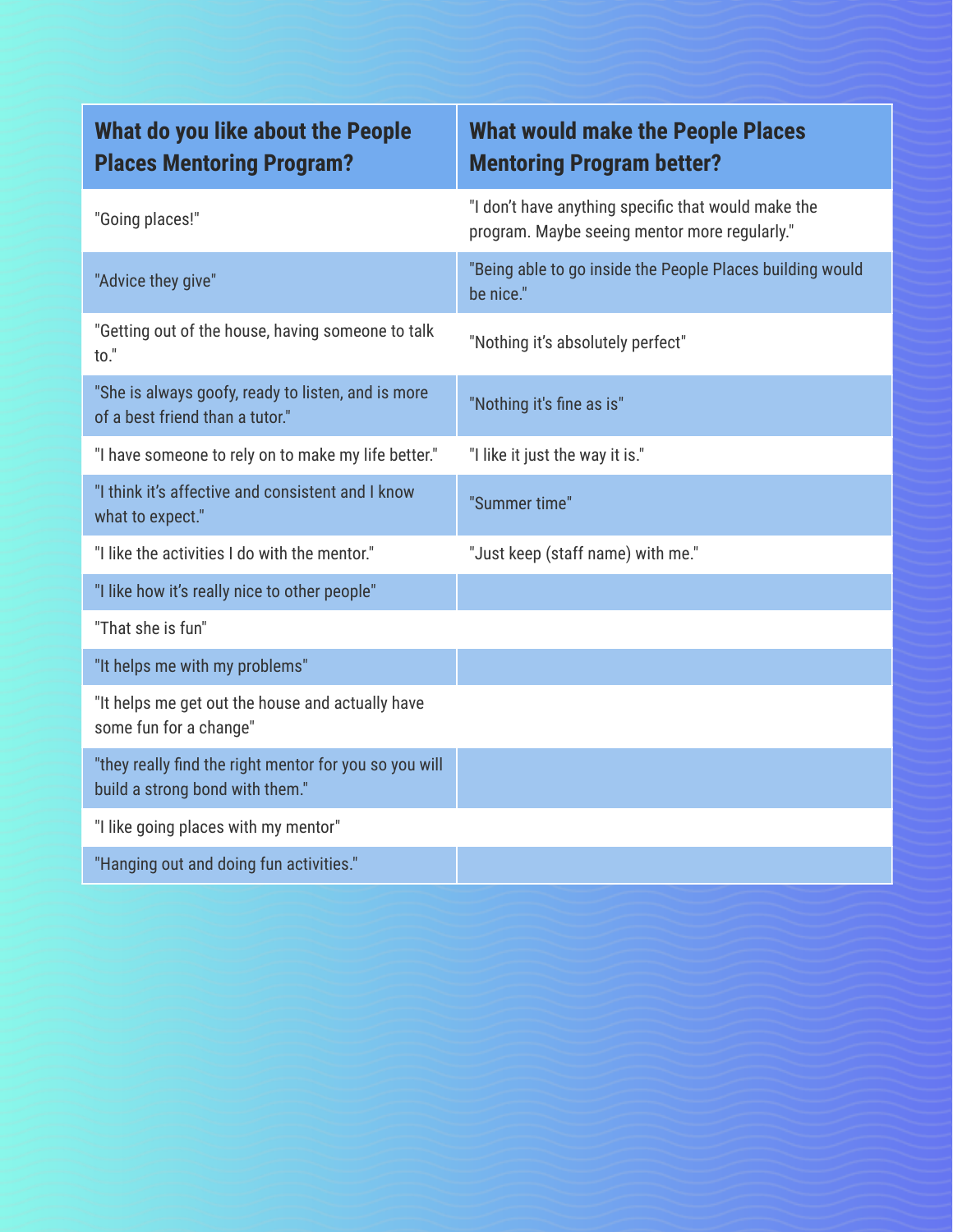





| What do you like about counseling at People Places?                                                                                                                                                | <b>What would make</b><br><b>counseling at People</b><br><b>Places better?</b> |
|----------------------------------------------------------------------------------------------------------------------------------------------------------------------------------------------------|--------------------------------------------------------------------------------|
| The young man that works with my grandson has really helped him with boosting<br>his confidence about himself and being able to discuss certain things about<br>himself and his life goals with me | Not a thing I love what they<br>do to help                                     |
| It gives me someone to talk to and that I can trust. It helped me get things off<br>my chest and she was like a friend to me.                                                                      | being there because of<br><b>COVID</b>                                         |

#### \*Survey results received from 3 respondents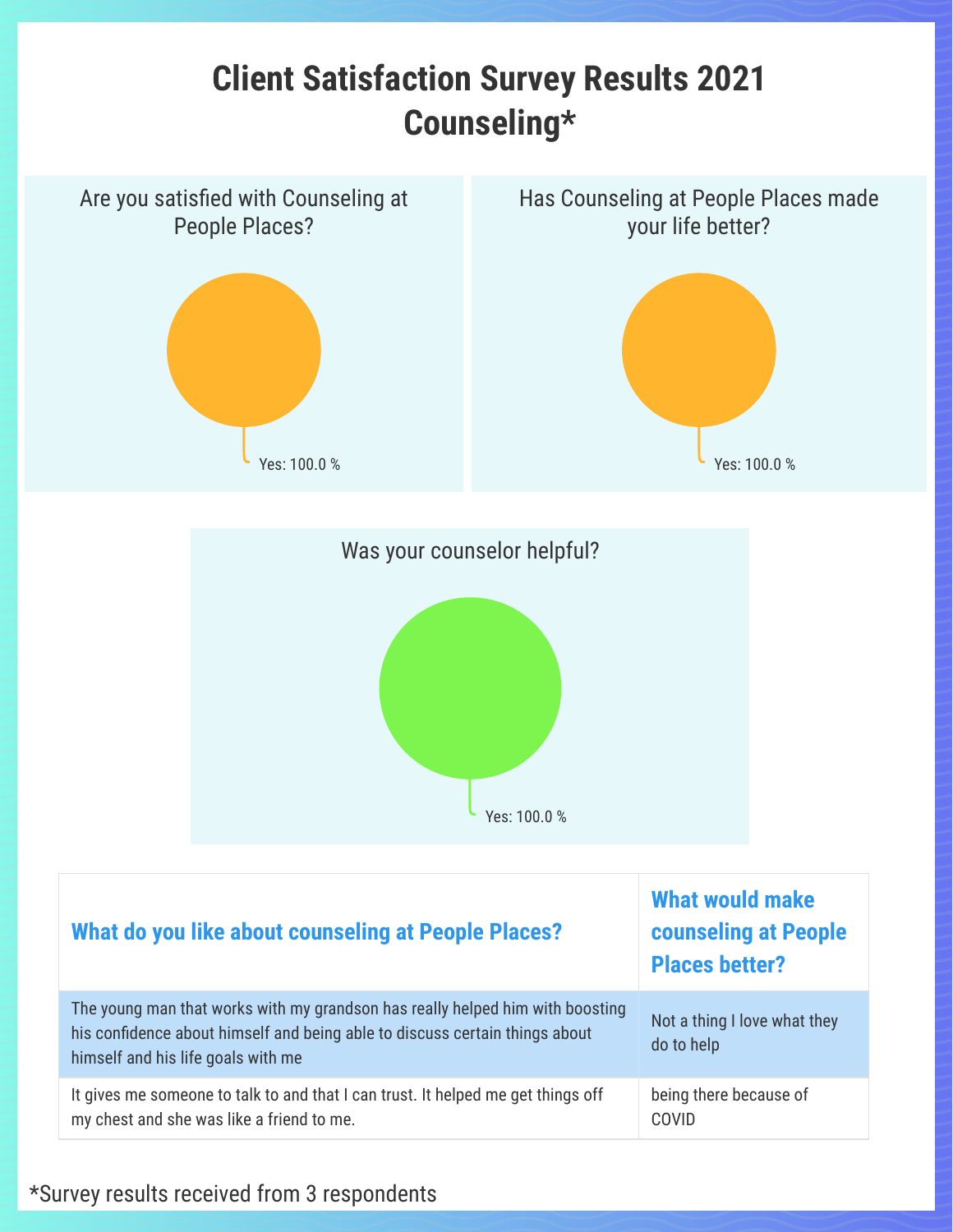